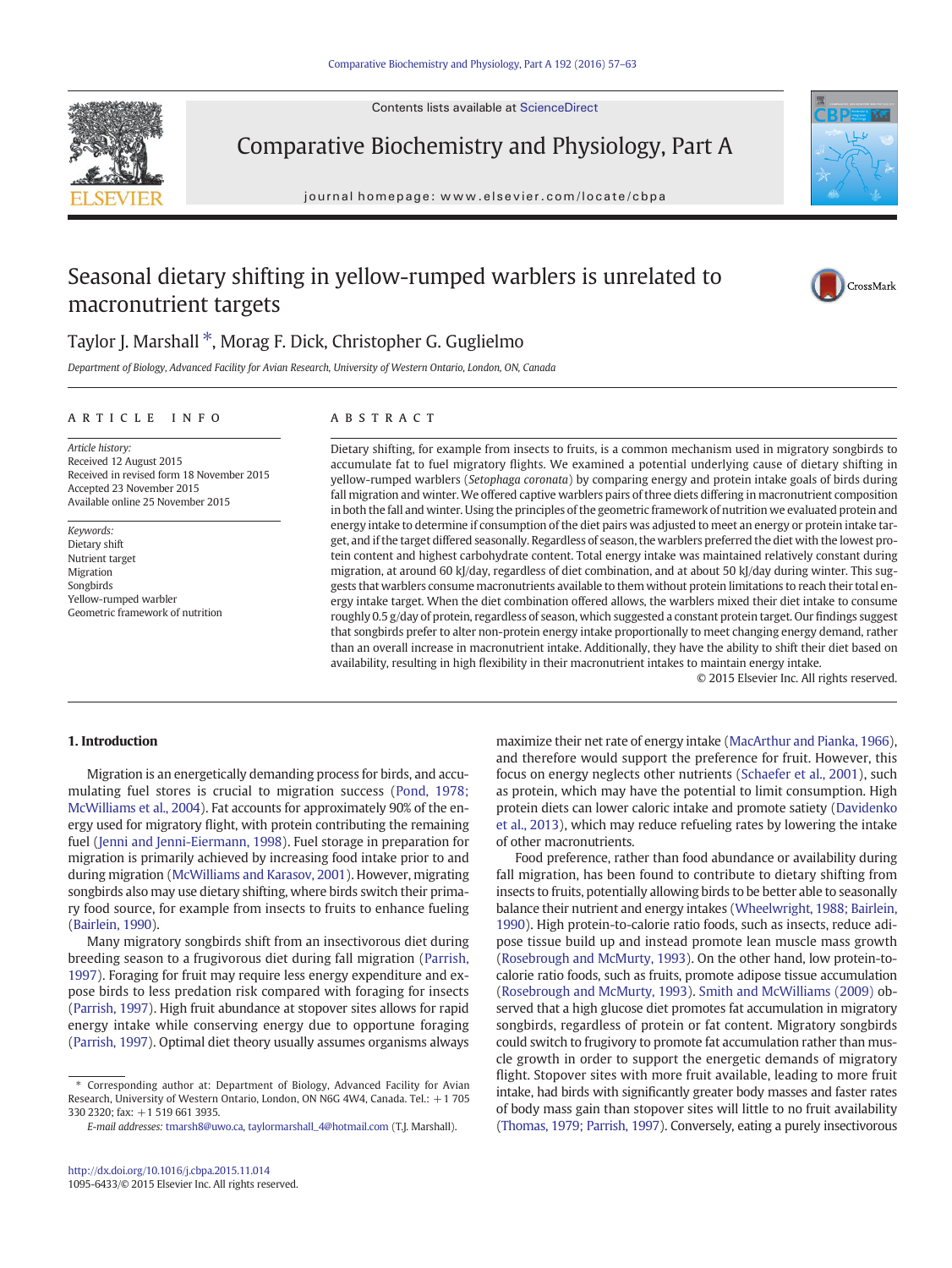diet, or high protein diet, may limit the rate of fattening [\(Bairlein, 2002\)](#page-5-0). The difference in macronutrient content of these diet items may influence intake. In mice, a low protein diet can promote an increased intake of carbohydrates and lipids, whereas a high protein diet can decrease caloric intake potentially due to satiety ([Sørensen et al., 2008;](#page-6-0) [Davidenko et al., 2013\)](#page-6-0).

During migration, birds have an increased energy demand, but protein requirements do not increase proportionately ([Langlois and](#page-5-0) [McWilliams, 2010\)](#page-5-0). Migratory birds have the same nitrogen excretion per day as non-migratory birds but consume more food overall, providing migrants with a more positive nitrogen balance which decreases the minimum dietary protein content required [\(Langlois and McWilliams,](#page-5-0) [2010](#page-5-0)). The dietary shift from an insectivorous diet to a frugivorous diet during fall migration could be a response to decreased dietary protein requirements, as migrant birds satisfy their protein requirements by eating a greater amount of lower protein food ([Langlois and](#page-5-0) [McWilliams, 2010\)](#page-5-0).

An additional factor that may alter diet preference towards carbohydrates over protein during migration may be related to differences in nutrient absorption in the gut. Paracellular absorption of monosaccharides, amino acids and dipeptides occurs in the gut, but differ in the fractional absorption rates [\(Chediack et al., 2006](#page-5-0)). Monosaccharides have a higher rate of paracellular absorption compared to dipeptides, where peptide electroaffinity influences paracellular absorption [\(Chediack et al., 2006\)](#page-5-0). This could influence the absorptions costs depending on diet composition. High protein diets, such as insects, increase transporter-mediated amino acid uptake in the small intestine (Afi[k et al., 1997a; Karasov and Levey, 1997](#page-5-0)). However, when fed a high carbohydrate fruit diet, no increase in transporter-mediated uptake capacity is observed (Afi[k et al., 1997a](#page-5-0)), while passive absorption of glucose is increased (Afi[k et al., 1997b](#page-5-0)). Passive absorption allows for higher absorption rates at lower energetic costs, which can be beneficial to fruit-eating migrating songbirds that need to accumulate fat stores quickly.

Migrating songbirds that shift their diet to fruit benefit from the greater energy efficiency to digest and utilize glucose, and this is aided by their ability to distinguish nutritional values of their food. Birds can detect subtle differences in nutritional values and select their diet accordingly ([Wheelwright, 1988; Whelan and Willson, 1994](#page-6-0)), to the point of distinguishing between diets differing in carbohydrates by 1%, lipids by 2%, or cysteine by 4% [\(Schaefer et al., 2001\)](#page-5-0). This precision for food nutrient evaluation allows birds to meet their macronutrient and energy goals by mixing the foods they consume.

The geometric framework of nutrition (GFN) is a graphical modeling approach used to assess how animals mix foods to meet their nutritional goals or targets ([Simpson and Raubenheimer, 1994\)](#page-5-0). By examining nutrient intakes within a nutritional space, the GFN allows visualization of the potential combinations of macronutrient and energy intakes an organism may choose to satisfy requirements. Each axis represents a nutrient of choice (e.g. protein, carbohydrate, or energy) [\(Simpson](#page-5-0) [and Raubenheimer, 1994](#page-5-0)). Food consumption data can be plotted within the nutrient space created by different food options to evaluate potential nutrient targets, and to determine how animals consume their different food options to reach these targets. Nutrient or energy targets are the amount per day the animal is choosing to consume. The targets can be diet dependent or defended if different diet combinations lead to the same targets. The GFN analysis allows one to evaluate foraging goals of animals in their current physiological state, rather than minimum nutrient requirements or overall preference [\(Schaefer et al., 2001\)](#page-5-0).

The GFN differs from the optimal diet theory, as it considers physiological state in the analysis. The optimal diet theory lacks this physiological perspective, and therefore may produce misleading results, for example, concluding that migratory birds switch to a fruit diet strictly due to fruit abundance and energy costs rather than a change in nutritional targets. Previous studies of migratory bird nutrition have evaluated diet complementation, and seasonal changes in diet based on nutritional reward and requirements ([Moore and Simm, 1985;](#page-5-0) [Wheelwright, 1988; Whelan and Willson, 1994; Parrish, 1997\)](#page-5-0). However, seasonal diet shifting and changes in preference may be related to changing protein and energy targets during migration.

Our objective was to examine protein and energy targets of a migratory songbird, the yellow-rumped warbler (Setophaga coronata), during fall migration and winter using the GFN, and to understand how this relates to diet preference. Yellow-rumped warblers shift their diet seasonally, consuming insects and other small invertebrates during the spring breeding season, and eating a mixture of insects and fruit, and sometimes exclusively fruit during fall migration and winter [\(Hunt and](#page-5-0) [Flaspohler, 1998\)](#page-5-0). We hypothesized that yellow-rumped warblers would have different nutrient targets depending on their migratory condition. Overall, we predict higher energy intake during migration. Additionally, we predicted that protein requirements would decrease when the warblers were in a migratory condition, and high protein intake would lower total energy intake due to potential satiation.

# 2. Material and methods

# 2.1. Animals and housing

We used 12 yellow-rumped warblers (11 juveniles: 5 females, 1 male and 5 unknown sex; and 1 adult female). The warblers were caught from late September to early October 2014, at Long Point, Ontario, and housed at the Advanced Facility for Avian Research at the University of Western Ontario. Animal collection and care protocols followed the Canadian Council on Animal Care guidelines and were approved by the University of Western Ontario's Animal Care and Use Sub-Committee (protocol 2010–216), and by the Canadian Wildlife Service (permit CA 0256).

During the feeding trials, the birds were housed individually in cages measuring 70 cm wide by 50 cm deep and 50 cm height. Upon arrival in the fall, the birds were maintained on a natural fall photoperiod (12 h light: 12 h dark), and switched to a short day winter photoperiod (8 h light: 16 h dark) in late November (over one month prior to the winter feeding trial period). To ensure that the warblers were in the appropriate physiological state during each feeding trial, the birds were filmed overnight using infrared cameras, and we confirmed the presence of migratory restless behavior ([Gwinner, 1986](#page-5-0)) during the fall and its absence during the winter trial.

# 2.2. Diets and feeding trials

The experiment consisted of two 15-day feeding trial periods; a fall migratory feeding trial period ran from October 15–November 1, and a winter feeding trial period ran from December 28–January 12. To reduce any potential food preferences based on familiarity, the warblers were fed a different synthetic diet to the experimental diets and mealworms before and between the feeding trial periods. In both feeding trial periods, we fed the warblers three experimental diets: a high carbohydrate diet (HC), a high protein diet (HP), and an intermediate diet (I) [\(Table 1\)](#page-2-0). The diets varied in the amount of casein, the primary protein source, and dextrose, the primary carbohydrate source, to achieve the varied macronutrient compositions. All other ingredients were kept consistent between the three different diets ([Table 1](#page-2-0)).

During each feeding trial period, the warblers were rotated through a series of three different diet combinations, with two different diets offered together in each rotation ((i) high carbohydrate diet and intermediate diet (HCI), (ii) high protein diet and intermediate diet (HPI), (iii) high protein diet and high carbohydrate diet (HCHP)). The placement of the dishes in the cage was random each day to reduce a side bias for food selection. The warblers were randomly assigned into three groups of four warblers, with each group rotating through the combination in a different sequence. Each combination was fed ad libitum for five days, with the first day being excluded from data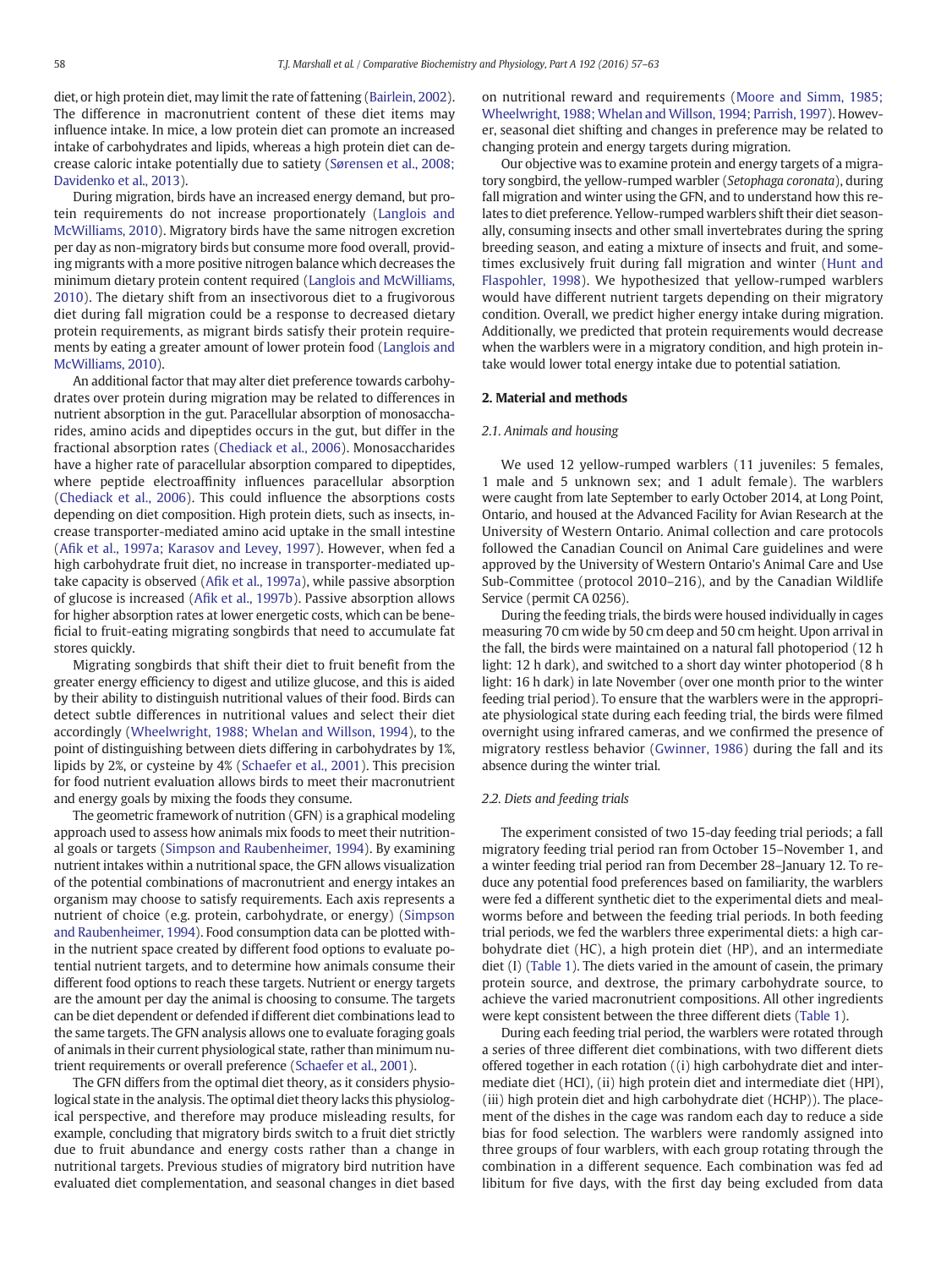#### <span id="page-2-0"></span>Table 1

Diet formulation and calculated percent composition of the semisynthetic diets used during the fall migratory and wintering feeding periods.

|                                             | Intermediate<br>diet | High carbohydrate<br>diet | High protein<br>diet |  |  |
|---------------------------------------------|----------------------|---------------------------|----------------------|--|--|
|                                             | Diet Formulation, g  |                           |                      |  |  |
| Casein                                      | 256                  | 66                        | 456                  |  |  |
| Dextrose                                    | 280                  | 510                       | 120                  |  |  |
| Briggs-N salt mixutre <sup>a</sup>          | 44                   | 44                        | 44                   |  |  |
| Cellulose                                   | 24                   | 24                        | 24                   |  |  |
| Amino acid mix <sup>b</sup>                 | 24                   | 24                        | 24                   |  |  |
| AIN-76 vitamin mix <sup>a</sup>             | 12                   | 12                        | 12                   |  |  |
| Canola oil                                  | 120                  | 80                        | 80                   |  |  |
| Agar                                        | 40                   | 40                        | 40                   |  |  |
| Water                                       | 2000                 | 2000                      | 2000                 |  |  |
| Estimated diet composition                  |                      |                           |                      |  |  |
| Protein (% DM)                              | 27.7                 | 8.9                       | 47.5                 |  |  |
| Fat (% DM)                                  | 19.6                 | 10.3                      | 11.9                 |  |  |
| Simple carbohydrate (% DM)                  | 46.6                 | 64.6                      | 20.7                 |  |  |
| Total energy $(k)/g$ DM) <sup>c</sup>       | 16.9                 | 15.6                      | 16.1                 |  |  |
| Non-protein energy $(k)/g$ DM) <sup>c</sup> | 11.0                 | 13.7                      | 6.05                 |  |  |

MP Biomedicals, Solon, Ohio.

<sup>b</sup> Amino acid mix composition: 85.5 g arginine hydrochloride, 34.5 g cystine, 39 g glycine, 19.5 g histidine hydrochloride, 6.6 g isoleucine, 19.5 g leucine, 10.8 g methionine, 6.6 g phenylalanine, 24 g threonine, 4.2 g tryptophan, 5.4 g valine, 44.4 g lysine hydrochloride [\(Murphy and King, 1982](#page-5-0)).

 $c$  Calculated using diet ingredient nutritional information.

analysis due to lower food intake. Additionally, body mass and composition were measured on the first and last day of each feeding rotation within both the fall migratory and winter feeding trial. Quantitative magnetic resonance ([Guglielmo et al., 2011\)](#page-5-0) was used to measure body fat and wet lean mass.

#### 2.3. Diet, protein and energy intakes

Dry matter (DM) intake of each diet was calculated as the difference between DM offered and DM left uneaten each day. Daily diet samples and two sub-samples of each bird's leftover diet were oven dried at 65 °C, and used to determine the total dry mass of the offered and leftover diet. Diet preference was determined for each diet combination throughout each feeding trial period and was calculated as the DM intake of each diet over the total DM intake of the two diets. From the daily DM intake of each diet and each diet's composition, total energy  $(k)$ , protein  $(g)$  and non-protein energy (combined energy from carbohydrate and fat, kJ) intake were calculated for each warbler daily. Daily intake of total energy, protein and non-protein energy for each diet combination was then determined for each feeding trial period.

# 2.4. Statistical analysis

Statistical analysis was conducted using linear mixed models in SAS® v.9.3 (SAS Institute INC., Cary, NC). The analysis of body mass and composition initially included the season and day as a repeated measure and individual as random effect. Diet preference and intake was analyzed for each combination between the seasons and included rotation, with individual as a random effect and season as a repeated measure. The analysis of intake of crude protein, non-protein energy and total energy included season, diet combination, the interaction between season and diet combination, diet rotation, sequence, and individual included as a random effect and season as a repeated measure. If rotation, sequence or the interaction between season and diet combination was not significant, it was removed from the model. P-values less than 0.05 were considered to be significant. For significant effects in a model, least significant different (LSD) post hoc tests were performed. Values are expressed as least squares means  $\pm$  standard error.

# 3. Results

Season (F<sub>1,10</sub> = 2,01, P = 0.187, Table 2), diet combination (F<sub>2,10</sub> = 0.60, P = 0.569), and day ( $F_{1,11}$  = 1.73, P = 0.216) did not affect body mass. For fat mass, a seasonal effect was found ( $F_{1,10} = 6.30$ , P = 0.031), with fall warblers (1.399  $\pm$  0.152 g) having a greater fat mass than winter (0.968  $\pm$  0.157 g). Season by day interaction on fat mass was not significant ( $F_{1,10} = 3.76$ ,  $P = 0.081$ ). With regards to lean mass, there was a seasonal effect ( $F_{1,10} = 33.70$ ,  $P = 0.0002$ ), with the warblers have more lean mass in the winter (8.335  $\pm$  0.122) than in the fall (7.970  $\pm$  0.121). A season by day interaction was also found  $(F<sub>1,10</sub> = 22.09, P = 0.0008, Table 2)$ , with warblers gaining lean mass throughout the winter feeding trial ( $P = 0.0002$ ).

For each diet combination, warblers showed a preference for the diet with the lowest protein content and highest non-protein energy content [\(Fig. 1\)](#page-3-0). Warblers seasonally altered the intake of the lowest protein diet by consuming more during the fall (HCHP:  $F_{1,10} = 3.68$ ,  $P = 0.0042$ , HCI:  $F_{1,10} = 7.79$ , P < 0.0001, HPI:  $F_{1,10} = 5.15$ , P = 0.0004). When comparing diet preference seasonally, the strength of the preferences changed (HCHP:  $F_{1,10} = 6.40$ ,  $P = 0.0299$ , HCI:  $F_{1,10} = 7.23$ , P = 0.0228, HPI:  $F_{1,10} = 7.10$ , P = 0.0237, [Fig. 1\)](#page-3-0). During the winter feeding trial there was an increase in the preference for the diet with the highest protein content.

There was a significant seasonal effect on daily totally energy intake, which was higher in the fall than in the winter ( $F_{1,10} = 68.87$ , P < 0.0001, [Table 3\)](#page-4-0). Rotation ( $F_{2,22} = 10.75$ , P = 0.0006) and diet combination ( $F_{2,22} = 7.52$ , P = 0.0032, [Table 3](#page-4-0)) effects were found where the HCHP diet combination had the highest total energy intake [\(Fig. 2\)](#page-4-0). There was no season by diet combination interaction for total energy intake ( $F_{2,20} = 0.30$ ,  $P = 0.743$ ).

A rotation effect ( $F_{2,22} = 8.70$ ,  $P = 0.0016$ ), diet combination effect  $(F_{2,22} = 153.00, P < 0.0001)$ , and season effect  $(F_{1,10} = 13.62, P =$ 0.0042) were found for daily average protein intake. A season by diet combination interaction was also found ( $F_{2,20} = 7.16$ ,  $P = 0.0045$ ). Intake was highest for the HPI diet combination, which had the highest protein intake during both seasons [\(Table 3](#page-4-0); [Figs. 2 and 3\)](#page-4-0). When on either the HCI diet or HCHP diet combinations, the warblers ate within a narrow range of protein intake, with the HCHP diet combination during the winter feeding trial having slightly higher protein intake ([Table 3;](#page-4-0) [Figs. 2 and 3\)](#page-4-0).

Rotation (F<sub>2,22</sub> = 10,29, P = 0,0007), season (F<sub>1,10</sub> = 72,76,  $P < 0.0001$ , [Table 3](#page-4-0)) and diet combination (F<sub>2,22</sub> = 56.21, P < 0.0001, [Table 3](#page-4-0)) affected daily average non-protein energy intake. A season by diet combination interaction was not found ( $F_{2,22} = 1.30$ ,  $P = 0.294$ ). Daily average non-protein intake was higher during the fall season, and lower when warblers were on the HPI diet combination ([Fig. 3](#page-4-0)). There was no difference in non-protein energy intake for the HCI diet combination or the HCHP diet combination during both feeding trials.

### 4. Discussion

Studying nutritional targets in migratory songbirds by allowing them to mix nutritionally distinct diets and analyzing intake targets via the GFN provided insight into songbird nutritional targets

# Table 2

Body mass and body composition estimates (least squares mean  $\pm$  SEM) for the first and last day of the fall and winter feeding trial periods.

|                     | Fall            |                 | Winter          |                            |  |
|---------------------|-----------------|-----------------|-----------------|----------------------------|--|
|                     | Day             |                 |                 |                            |  |
|                     | 0               | 15              |                 | 15                         |  |
| Body mass $(g)$     | $11.16 + 0.29$  | $11.10 + 0.30$  | $11.63 + 0.29$  | $11.13 + 0.30$             |  |
| Fat mass $(g)$      | $1.16 + 0.19$   | $1.63 + 0.19$   | $1.06 + 0.20$   | $1.87 + 0.20$              |  |
| Wet lean mass $(g)$ | $8.01 + 0.13^b$ | $7.93 + 0.13^b$ | $8.09 + 0.13^b$ | $8.58 + 0.13$ <sup>a</sup> |  |

Values followed by different letters are significantly different ( $P < 0.05$ ).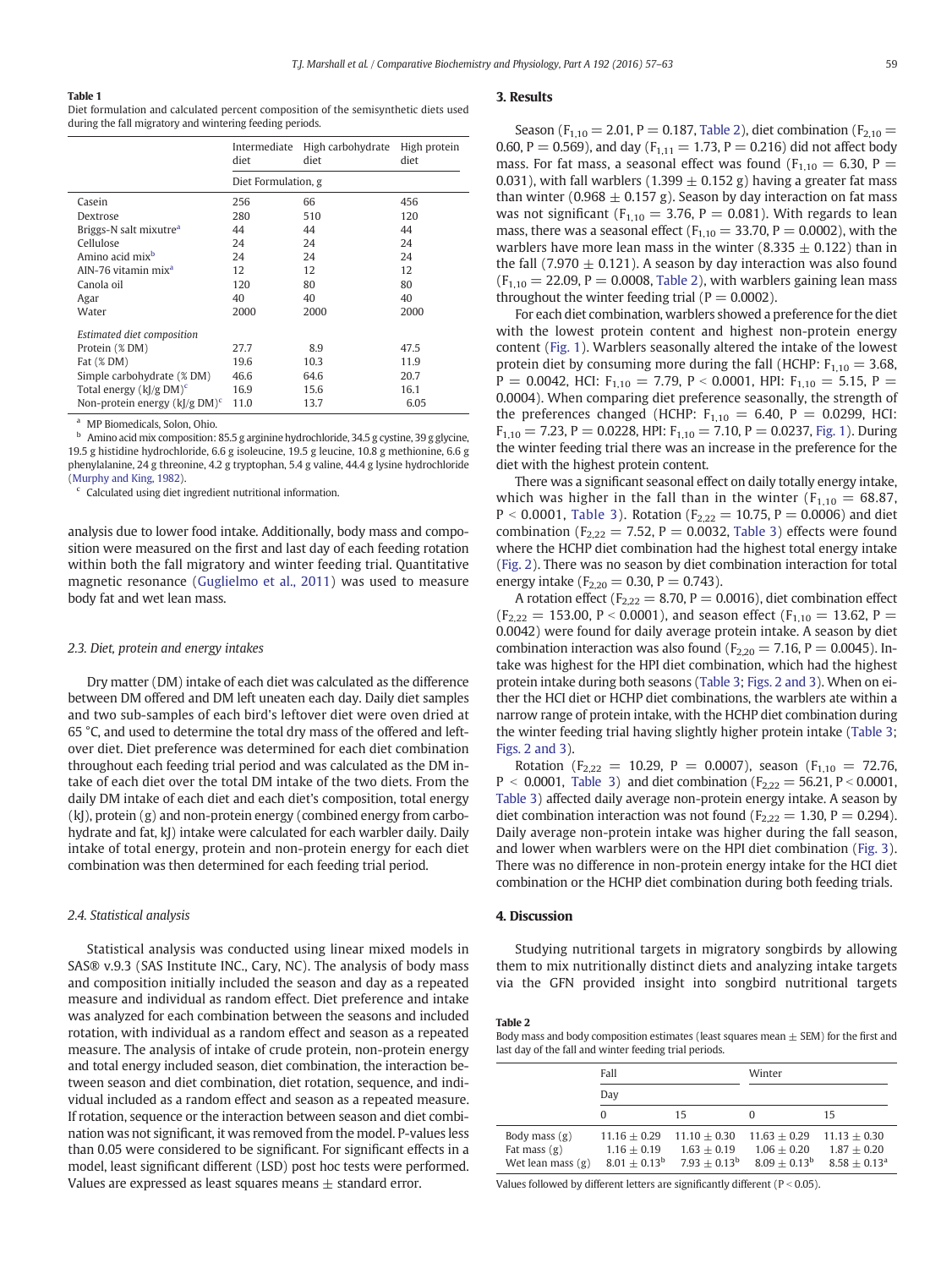<span id="page-3-0"></span>

Fig. 1. Seasonal daily average intakes of each diet within each diet combination (A–C). Asterisks represent significant seasonal differences in diet intake for that combination. Seasonal diet preferences for each diet combination (D–F). The dashed line at preference ratio 0.5 represents no preference, with equal an amount of each diet option consumed. Daily average intake and preference ratio for each season followed by an asterisk are significantly different (P < 0.05). Values presented are in least square means  $\pm$  SEM (white: high carbohydrate diet; gray: intermediate diet; black: high protein diet).

and body composition changes. This allowed us to evaluate both the preference towards different diet items, and also how these preferences are related to preferred nutritional targets and physiological demands. Body mass did not differ between the fall migratory and winter feeding trial periods, regardless of increased total energy consumption when the warblers were in a migratory condition. As nocturnal migrants, warblers during the fall were highly active at night, expressing migratory restlessness (T. Marshall personal observations). This added nocturnal activity may have increased daily energy expenditure, and thus energy intake during the fall when compared with the winter, where the warblers ate less, were not active at night, and had longer nights. Our experimental design only allotted 5 days for each diet combination and may have provided insufficient time to allow for changes in body mass to become apparent. Compared with wintering birds, migrants typically have an increased fat mass to fuel their migratory flights [\(McWilliams et al.,](#page-5-0) [2004\)](#page-5-0), which we observed in this study. Throughout the fall migratory feeding trial the warblers maintained their lean mass, but continued to gain fat mass due to their migratory state. Over the course of the winter feeding trial period, the warblers gained lean mass, but maintained their fat mass. Migratory birds catabolize fat and protein stores for fuel during migration, obtaining protein by catabolizing a portion of the digestive tract. Protein can only be catabolized from structural or functional forms, and these must be rebuilt post migration ([Jenni and](#page-5-0) [Jenni-Eiermann, 1998](#page-5-0)). Fat stores that were expended during migration do not need to be rebuilt to high levels once migration is over, as these fat stores were accumulated to provide fuel for migratory flight [\(Bairlein, 2002](#page-5-0)). This may explain why the winter warblers increased lean mass, but maintained fat mass. During migration, a decrease in digestive organs helps to reduce body mass for migratory flight, and therefore reduces flight energy expenditure ([Piersma and Gill, 1998](#page-5-0)).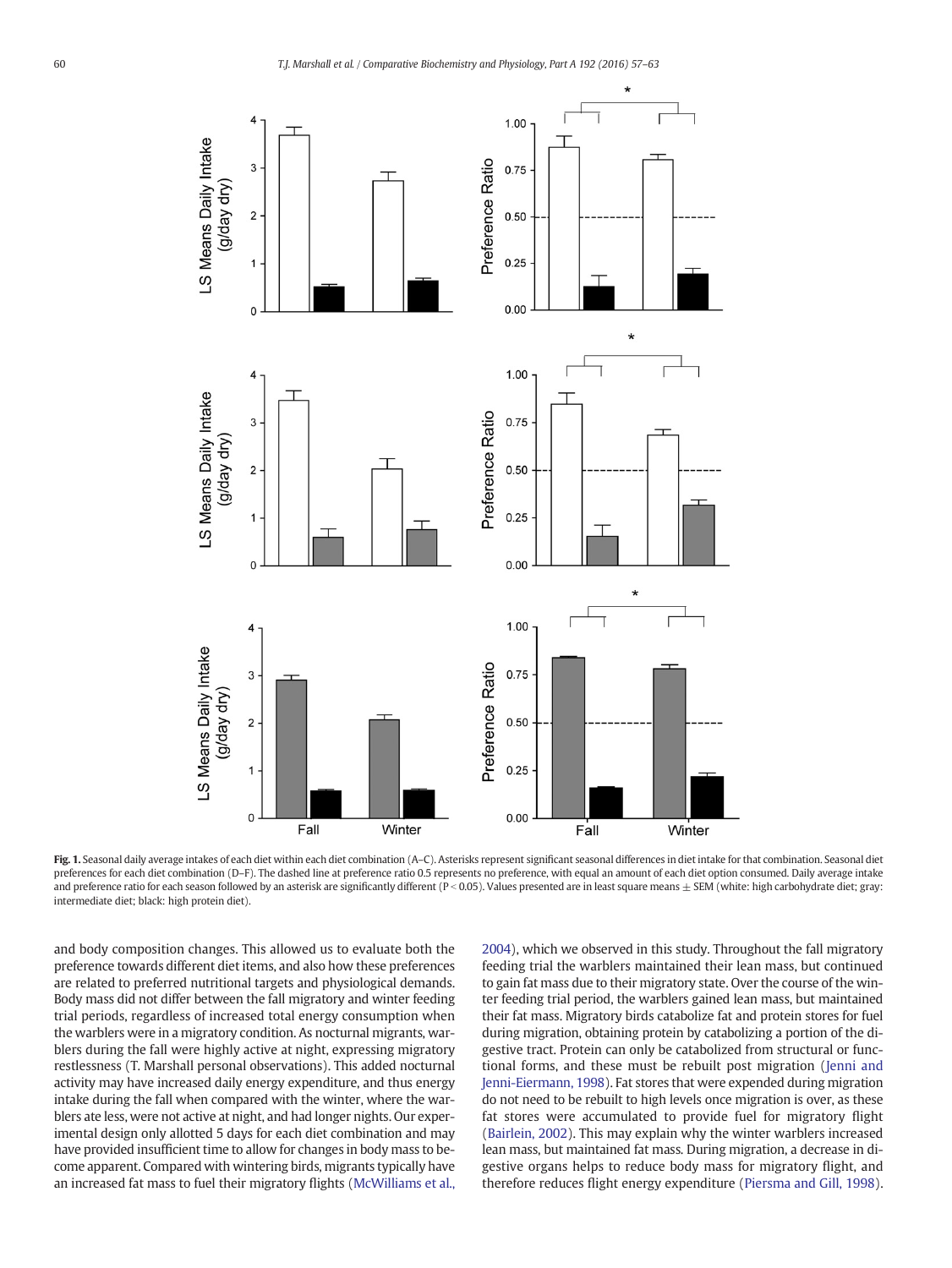#### <span id="page-4-0"></span>Table 3

Daily average intake of total energy, non-protein energy, and crude protein (least squares mean  $\pm$  SEM). No season by combination effect was found for total energy and non-protein energy. A season by combination effect was found for crude protein.

|                             | Season                                                      |                           |                                                                                                         | Diet combination          |                                                        |                                      |  |
|-----------------------------|-------------------------------------------------------------|---------------------------|---------------------------------------------------------------------------------------------------------|---------------------------|--------------------------------------------------------|--------------------------------------|--|
|                             | Fall                                                        |                           | Winter                                                                                                  | <b>HCHP</b>               | HCI                                                    | <b>HPI</b>                           |  |
| Total energy (kJ)<br>NPE(k) | $62.79 + 1.60^{\circ}$<br>$47.75 + 1.25^{\text{a}}$<br>Fall |                           | $48.47 + 1.66^b$<br>$59.42 + 1.84$ <sup>a</sup><br>$35.45 + 1.30^b$<br>$47.46 + 1.46^{\circ}$<br>Winter |                           | $56.15 + 1.83$ <sup>ab</sup><br>$46.47 + 1.46^{\circ}$ | $51.34 + 1.84^b$<br>$30.88 + 1.46^b$ |  |
|                             | <b>HCHP</b>                                                 | HCI                       | <b>HPI</b>                                                                                              | <b>HCHP</b>               | HCI                                                    | <b>HPI</b>                           |  |
| CP(g)                       | $0.57 + 0.04^c$                                             | $0.47 + 0.04^{\text{de}}$ | $1.08 + 0.04$ <sup>a</sup>                                                                              | $0.55 + 0.04^{\text{cd}}$ | $0.44 + 0.04^e$                                        | $0.85 + 0.04^b$                      |  |

Values followed by different letters are significantly different ( $P < 0.05$ ).

This may explain why the warblers had a greater lean mass during the winter, as non-migratory warblers can afford maintenance energy costs of larger organs.

In both seasons, the diet with the most non-protein energy content and the least protein content was always preferred within a diet combination. The HP diet, comparable to an insect diet, was never preferred. Yellow-rumped warblers are known to eat primarily fruit during the fall migratory and winter seasons ([Hunt and Flaspohler, 1998](#page-5-0)). The preference for the highest non-protein energy content may be related to the diet's similarity in composition to fruit. Biochemically, nonprotein energy (carbohydrates and fats) can be stored in the body as fat, which can be readily used for energy when needed [\(Jenni and](#page-5-0) [Jenni-Eiermann, 1998](#page-5-0)). Protein does not have an energy storage form, and is kept in the body in a functional form within muscles and organs [\(Jenni and Jenni-Eiermann, 1998](#page-5-0)). For protein to be stored nonfunctionally it must be ultimately converted to fat, which is very costly and inefficient. Synthesizing triglycerides from protein requires twice the energy compared with carbohydrates [\(Reeds et al., 1982](#page-5-0)). To build fat stores efficiently, carbohydrates and fat are the best substrates [\(Reeds et al., 1982; Jenni and Jenni-Eiermann, 1998\)](#page-5-0). From this point of view, warblers should prefer macronutrients that can be used for energy readily or stored easily (carbohydrates and fat) when not having to build muscle or organ tissue. Simple sugars also have the benefit of having higher fractional paracellular absorption rates compared to peptides of passive absorption, which allow for high absorption rates at decreased cost (Afi[k et al., 1997b; Chediack et al., 2006](#page-5-0)). This may be the reason warblers preferred the diet with the most non-protein energy as these macronutrients can be readily absorbed, utilized and stored. The warblers in this study were not molting at the time of the experiment, therefore their protein requirements should have been stable with changes in energy intake targets shifting seasonally.

Examining dietary intake of protein and energy demonstrates that the warblers mixed the diets offered to meet an energy target, with seasonally higher intakes during fall migration. When on the HPI diet combination the warblers reached a slightly lower, but comparable, total energy intake when related to the other two diet combinations, which offered less protein. This finding suggests that protein intake could be limiting total energy intake, but did not significantly alter body composition during the five days of the experiment. A factor to take into consideration is that the warblers in this experiment were already in a migratory state with pre-existing fat stores at the start of each trial, meaning the warblers may have had to only maintain their body fat composition ([Pond, 1978](#page-5-0)). A limiting protein effect on energy intake may be found during the transition from non-migratory to migratory condition when adipose tissue building first begins or refueling after a migratory flight.





Fig. 2. Average daily protein and total energy intake for each diet combination are plotted in a nutritional space designed from the synthetic diets. The solid lines represent the different synthetic diets; the black dashed lines represent the different diet combinations if each diet was consumed equally. Symbols represent the calculated daily least squares means of protein and total energy (with SEM) of food disappeared for each diet combination. Squares represent the fall migratory feeding trial period intakes and circles represent the winter feeding trial period intakes. Within symbols, white represents the HPI diet combination, gray represents HCHP combination and black represents the HCI diet combination.

Fig. 3. Average daily protein and non-protein energy intake for each diet combination are plotted in a nutritional space designed from the synthetic diets. The solid lines represent the different synthetic diets; the black dashed lines represent the different diet combinations if each diet was consumed equally. Symbols represent the calculated daily least squares means of protein and total energy (with SEM) of food disappeared for each diet combination. Squares represent the fall migratory feeding trial period intakes and circles represent the winter feeding trial period intakes. Within symbols, white represents the HPI diet combination, gray represents HCHP combination and black represents the HCI diet combination.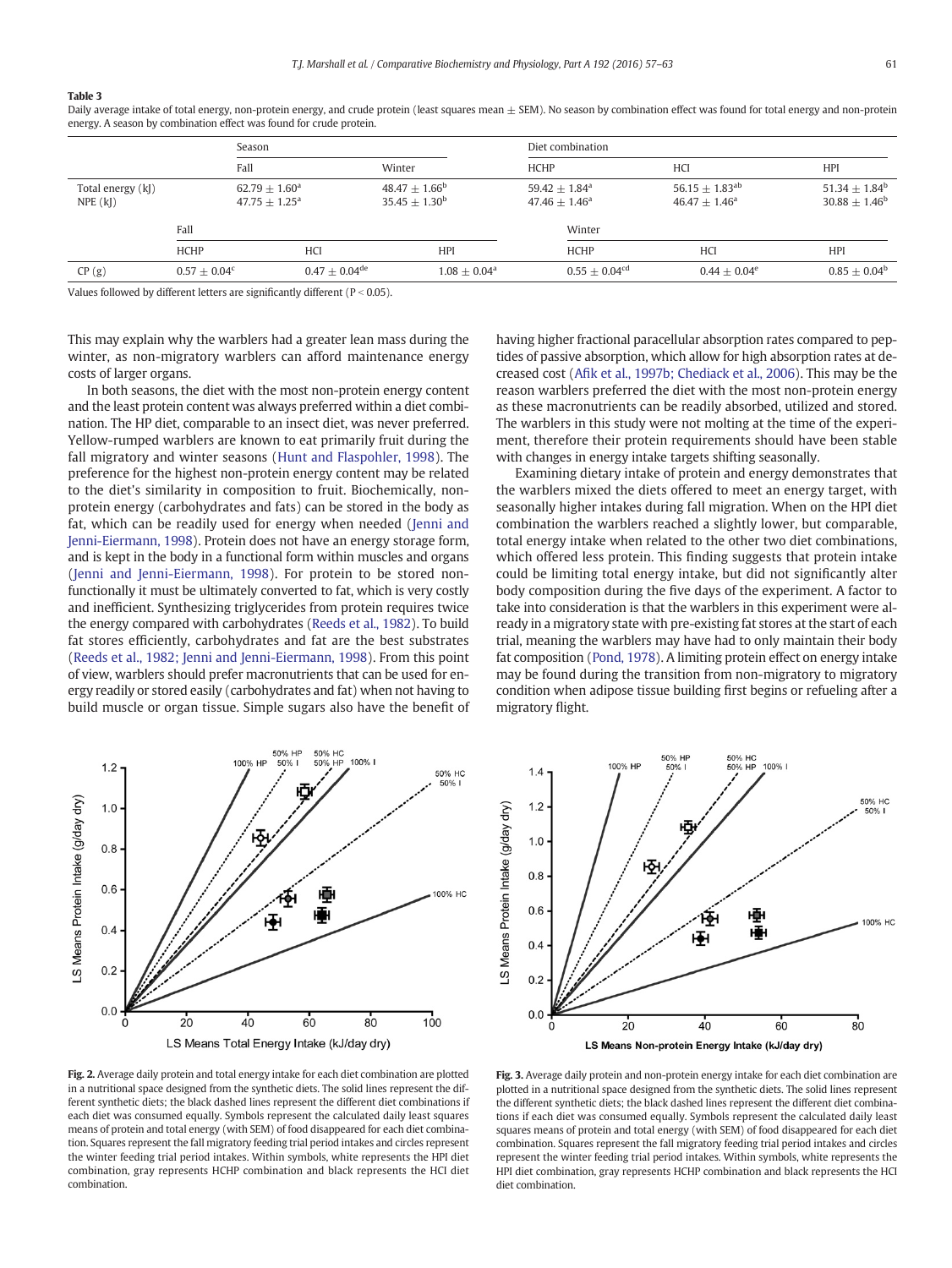<span id="page-5-0"></span>Total energy intake during the fall feeding trial was significantly greater than in the winter. Migratory birds must gain fuel stores in order to fuel their endurance flights (Pond, 1978), with hyperphagia being one of the primary mechanisms by which migrants build up these fuel stores (McWilliams and Karasov, 2001). The HCHP and HCI diet combinations during the fall feeding trial had very similar high total energy intakes. These diet combinations offer more energy per gram of diet when compared to the HPI diet combination, as they offer more non-protein energy content, which is more energetically efficient to digest and metabolize into fat compared with protein. Warblers appeared to maximize their total energy intake during migration to accumulate fat stores, which may explain why they ate more total energy when on the HCHP and HCI diet combinations in a migratory condition. The HPI diet combination consistently had the lowest total energy intake throughout the experiment, suggesting that consuming high levels of protein may reduce or limit total energy intake.

In both seasons, the warblers maintained a narrow range of daily protein intake when on either the HCI or HCHP diet combination. Although the two diet combinations differed significantly in available macronutrients, the close proximity and seasonal stability of this protein intake suggests that warblers combine diets to meet a protein intake target, which does not change during migration. This builds on the findings of Langlois and McWilliams (2010), who concluded that protein requirements decreased during migration due to the sheer increase in food consumption coupled with no change in nitrogen excretion, leading to more nitrogen being stored due to faster accumulation than excretion (Langlois and McWilliams, 2010). However, their study focused on minimum protein requirements, compared with intake targets chosen by the birds. When given the HPI diet combination, the warblers had dramatically higher average daily protein intake, and the highest protein intake occurred during the fall. This indicates that the warblers were feeding towards a total energy intake target, and were willing to eat the macronutrients available to them to achieve this.

Daily non-protein energy intake was higher during the fall feeding trial, consistent with total energy intake. Again, this can be explained by the warbler's migratory condition and the demand to accumulate fat (Pond, 1978). When on the HPI diet combination, the warblers always ate less non-protein energy. A stated previously, this diet combination offered the least amount of non-protein energy, which can account for the reduced non-protein energy intake. As the total energy intake of the HPI diet combination was either the same or comparable to the other two diet combinations seasonally, and total protein intake was dramatically higher, it can be concluded that a high non-protein energy intake is not required to reach energy intake targets.

Plotting energy and protein intakes using the GFN can help one to visualize and evaluate the diet mixing decisions birds make (See [Figs.](#page-4-0) [2 and 3](#page-4-0)). Protein intake plotted with total energy intake demonstrates how the warblers mixed the diets offered within the diet combination to reach a total energy intake target rather than a set protein goal. During the migratory season the energy target was close to 60 kJ/day. Daily dry protein intake ranged around 0.5 g when the warblers were given the HCI and HCHP diet combination during both feeding trial periods. When the warblers were on the HCHP diet combination, the difference in the diets macronutrient composition gave the birds a much larger nutritional space to mix diet within, but they still remained close to a dry protein intake of 0.5 g/day. This suggests that the warblers consume food to meet a protein target when given the opportunity. The relationship between protein intake and non-protein energy showed that protein intake was dramatically higher when on the HPI combination, which had the lowest non-protein energy intake. The additional protein consumed when compared with the other diet combinations would allow these birds to have a closer total energy intake to the other diet combinations.

The GFN method can help us to understand the mechanisms that underlie dietary shifting in birds, and more specifically to determine whether a diet shift is primarily in response to optimal foraging considerations, changes in food abundance, or shifting nutritional targets. More broadly, it can be used to test foraging decisions of birds under different environmental conditions, such as ecological barriers or changing climates that may alter the types and quantities of food items available and fuel mix during flight. By better understanding the dietary flexibility of migratory songbirds we can better predict how environmental variation will affect migration, diet and geographic range. Songbirds with the ability to shift their diet may have a high flexibility in how they meet macronutrient and energy targets. Species like yellow-rumped warblers may be well adapted to a changing environment.

# Acknowledgments

We wish to acknowledge James Staples and Elizabeth MacDougall-Shackleton, for providing very constructive input, Yanju Ma and Long Point Bird Observatory for providing access to the warblers used in this study, Andrea Boyer for infrared camera assistance, and the Natural Sciences and Engineering Research Council of Canada (grant number: 311901-2010), the Canada Foundation for Innovation, and the Ontario Research Fund (grant number: 31824) for funding our research.

#### References

- Afik, D., Darken, B.W., Karasov, W.H., 1997a. [Is diet shifting facilitated by modulation](http://refhub.elsevier.com/S1095-6433(15)00305-0/rf0005) [of intestinal nutrient uptake? Test of an adaptational hypothesis in yellow-rumped](http://refhub.elsevier.com/S1095-6433(15)00305-0/rf0005) [warblers. Physiol. Zool. 70, 213](http://refhub.elsevier.com/S1095-6433(15)00305-0/rf0005)–221.
- Afik, D., McWilliams, S.R., Karasov, W.H., 1997b. [Test for passive absorption of glucose in](http://refhub.elsevier.com/S1095-6433(15)00305-0/rf0010) [yellow-rumped warblers and its ecological implications. Physiol. Zool. 70, 370](http://refhub.elsevier.com/S1095-6433(15)00305-0/rf0010)–377.
- Bairlein, F., 1990. [Nutrition and food selection in migratory birds. In: Gwinner, E. \(Ed.\),](http://refhub.elsevier.com/S1095-6433(15)00305-0/rf0015) [Bird Migration: Physiology and Ecophysiology. Springer, Berlin Heidelberg, Berlin,](http://refhub.elsevier.com/S1095-6433(15)00305-0/rf0015) [Germany, pp. 198](http://refhub.elsevier.com/S1095-6433(15)00305-0/rf0015)–213.
- Bairlein, F., 2002. [How to get fat: nutritional mechanisms of seasonal fat accumulation in](http://refhub.elsevier.com/S1095-6433(15)00305-0/rf0020) [migratory songbirds. Naturwissenschaften 89, 1](http://refhub.elsevier.com/S1095-6433(15)00305-0/rf0020)–10.
- Chediack, J.G., Cavides-Vidal, E., Karasov, W.H., 2006. Electroaffi[nity in paracellular absorp](http://refhub.elsevier.com/S1095-6433(15)00305-0/rf0025)[tion of hydrophilic D-dipeptides by sparrow intestine. J. Comp. Physiol. B. 176, 303](http://refhub.elsevier.com/S1095-6433(15)00305-0/rf0025)–309.
- Davidenko, O., Darcel, N., Tomé, D., 2013. [Control of protein and energy intake](http://refhub.elsevier.com/S1095-6433(15)00305-0/rf0030) brain [mechanisms. Eur. J. Clin. Nutr. 67, 455](http://refhub.elsevier.com/S1095-6433(15)00305-0/rf0030)–461.
- Guglielmo, C.G., McGuire, L.P., Gerson, A.R., Seewagen, C.L., 2011. [Simple, rapid and non](http://refhub.elsevier.com/S1095-6433(15)00305-0/rf0035)[invasive measurement of fat, lean, and total water masses of live birds using quanti](http://refhub.elsevier.com/S1095-6433(15)00305-0/rf0035)[tative magnetic resonance. J. Ornithol. 152 \(Suppl. 1\), S75](http://refhub.elsevier.com/S1095-6433(15)00305-0/rf0035)–S85.
- Gwinner, E., 1986. [Endogenous annual clocks in the organization of seasonal processes.](http://refhub.elsevier.com/S1095-6433(15)00305-0/rf0140) [In: Farner, D.S. \(Ed.\)Circannual rhythms vol. 18. Springer-Verlag Zoolophysiology,](http://refhub.elsevier.com/S1095-6433(15)00305-0/rf0140) [New York, USA](http://refhub.elsevier.com/S1095-6433(15)00305-0/rf0140).
- Hunt, P.D., Flaspohler, D.J., 1998. Yellow-rumped warbler (Setophaha coronata). In: Poole, A. (Ed.), The Birds of North America Online. Cornell Lab of Ornithology, Ithaca (Retrieved from the Birds of North America Online: [http://bna.birds.cornell.edu.](http://bna.birds.cornell.edu.proxy1.lib.uwo.ca/bna/species/376/articles/introduction) [proxy1.lib.uwo.ca/bna/species/376/articles/introduction](http://bna.birds.cornell.edu.proxy1.lib.uwo.ca/bna/species/376/articles/introduction)).
- Jenni, L., Jenni-Eiermann, S., 1998. [Fuel supply and metabolic constraints in migrating](http://refhub.elsevier.com/S1095-6433(15)00305-0/rf0045) [birds. J. Avian Biol. 29, 521](http://refhub.elsevier.com/S1095-6433(15)00305-0/rf0045)–528.
- Karasov, W.H., Levey, D.J., 1997. [Vertebrate gastrointestinal system. In: Dantzler, W. \(Ed.\),](http://refhub.elsevier.com/S1095-6433(15)00305-0/rf0150) [Handbook of Comparative Physiology. Oxford University press, New York, USA](http://refhub.elsevier.com/S1095-6433(15)00305-0/rf0150).
- Langlois, L.A., McWilliams, S.R., 2010. [Protein requirements of an omnivorous and a](http://refhub.elsevier.com/S1095-6433(15)00305-0/rf0050) [granivorous songbird decrease during migration. Auk 127, 850](http://refhub.elsevier.com/S1095-6433(15)00305-0/rf0050)–862.
- MacArthur, R.H., Pianka, E.R., 1966. [On optimal use of a patchy environment. Am. Nat.](http://refhub.elsevier.com/S1095-6433(15)00305-0/rf0055) [100, 603](http://refhub.elsevier.com/S1095-6433(15)00305-0/rf0055)–609.
- McWilliams, S.R., Karasov, W.H., 2001. Phenotypic fl[exibility in digestive system structure](http://refhub.elsevier.com/S1095-6433(15)00305-0/rf0065) [and function in migratory birds and its ecological signi](http://refhub.elsevier.com/S1095-6433(15)00305-0/rf0065)ficance. Comp. Biochem. Phys[iol. A 128, 579](http://refhub.elsevier.com/S1095-6433(15)00305-0/rf0065)–593.
- McWilliams, S.R., Guglielmo, C., Pierce, B., Klaassen, M., 2004. [Flying, fasting, and feeding](http://refhub.elsevier.com/S1095-6433(15)00305-0/rf0060) [in birds during migration: a nutritional and physiological ecology perspective.](http://refhub.elsevier.com/S1095-6433(15)00305-0/rf0060) [J. Avian Biol. 35, 377](http://refhub.elsevier.com/S1095-6433(15)00305-0/rf0060)–393.
- Moore, F.R., Simm, P.A., 1985. [Migratory disposition and choice of diet by the yellow](http://refhub.elsevier.com/S1095-6433(15)00305-0/rf0070)rumped warbler ([Dendroica coronate](http://refhub.elsevier.com/S1095-6433(15)00305-0/rf0070)). Auk 102, 820–826.
- Murphy, M.E., King, J.R., 1982. [Amino acid composition of the plumage of the white](http://refhub.elsevier.com/S1095-6433(15)00305-0/rf0075)[crowned sparrow. Condor 84, 435](http://refhub.elsevier.com/S1095-6433(15)00305-0/rf0075)–438.
- Parrish, J.D., 1997. [Patterns of frugivory and energetic condition in Nearctic landbirds](http://refhub.elsevier.com/S1095-6433(15)00305-0/rf0080) [during autumn migration. Condor 99, 681](http://refhub.elsevier.com/S1095-6433(15)00305-0/rf0080)–697.
- Piersma, T., Gill Jr., R.E., 1998. Guts don't fl[y: small digestive organs in obese bar-tailed](http://refhub.elsevier.com/S1095-6433(15)00305-0/rf0085) [godwits. Auk 115, 196](http://refhub.elsevier.com/S1095-6433(15)00305-0/rf0085)–203.
- Pond, C.M., 1978. [Morphological aspects and the ecological and mechanical consequences](http://refhub.elsevier.com/S1095-6433(15)00305-0/rf0090) [of fat deposition in wild vertebrates. Annu. Rev. Ecol. Syst. 9, 519](http://refhub.elsevier.com/S1095-6433(15)00305-0/rf0090)–570.
- Reeds, P.J., Wahle, K.W.J., Haggarty, P., 1982. [Energy costs of protein and fatty acid synthe](http://refhub.elsevier.com/S1095-6433(15)00305-0/rf0095)[sis. Proc. Nutr. Soc. 41, 155](http://refhub.elsevier.com/S1095-6433(15)00305-0/rf0095)–159.
- Rosebrough, R.W., McMurty, J.P., 1993. [Protein and energy relations in the chicken.](http://refhub.elsevier.com/S1095-6433(15)00305-0/rf0100) [II. Effects of protein quantity and quality on metabolism. Br. J. Nutr. 70, 667](http://refhub.elsevier.com/S1095-6433(15)00305-0/rf0100)–678.
- Schaefer, H.M., Schmidit, V., Bairlein, F., 2001. [Discrimination abilities for nutrients: which](http://refhub.elsevier.com/S1095-6433(15)00305-0/rf0105) [difference matters for choosy birds and why? Anim. Biol. 65, 531](http://refhub.elsevier.com/S1095-6433(15)00305-0/rf0105)–541.
- Simpson, S.J., Raubenheimer, D., 1994. [The geometric analysis of feeding and nutrition: a](http://refhub.elsevier.com/S1095-6433(15)00305-0/rf0110) [user's guide. J. Insect Physiol. 41, 545](http://refhub.elsevier.com/S1095-6433(15)00305-0/rf0110)–553.